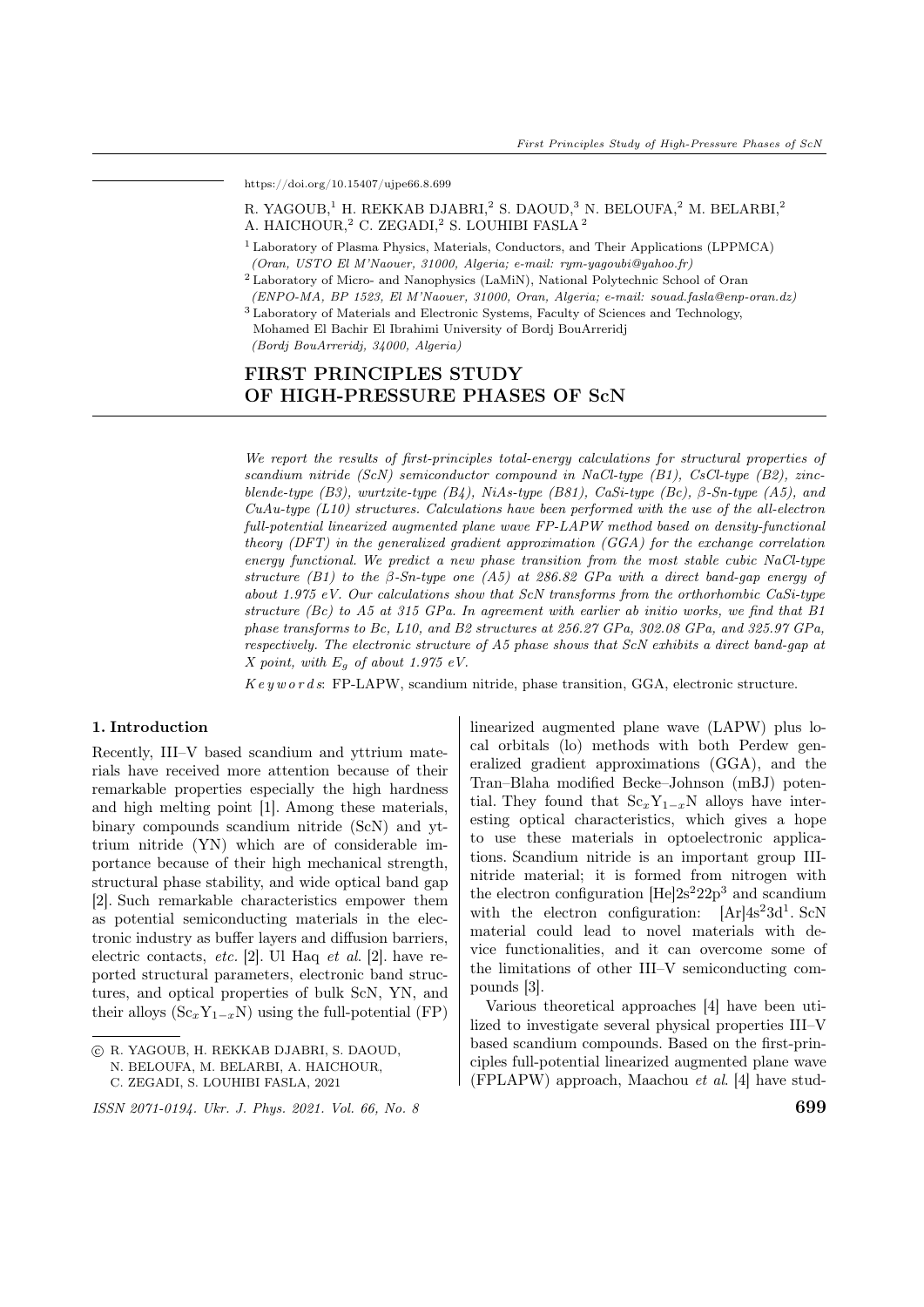ied the ground-state parameters, structural phase transitions, and electronic properties of four III–V based scandium compounds (ScN, ScP, ScAs, and ScSb). They found that all these binary compounds transform from the NaCl-type phase to CsCl-type structure at pressures of around 364.32, 245.61, 92.40, and 39.78 GPa for bulk ScN, ScP, ScAs, and ScSb, respectively. They have mentioned also that their results agree well with the available experimental data and other theoretical values. The vibrational and thermal properties of bulk YN and ScN materials were studied in Ref. [5] using the quasiharmonic approximation calculations plus anharmonic effects. Their results on structural properties, phonon frequencies, dielectric constants, and effective charges of ScN compound were found also in a reasonable agreement with other theoretical results and experimental data.

Adhikari et al. [6] have studied the structural phase stability, elastic constants, and electronic properties of bulk TiN, ScN, YN,  $Ti_{1-x}Sc_xN$ , and  $Ti_{1-x}Y_xN$  $(0 \le x \le 1)$  alloys using the Monte Carlo technique, first principles methods, and cluster expansion formalism. Based on the results obtained in their work, they suggest the  $Ti_{1-x}Sc_xN$  alloys for the implementation in hard coating applications. The straininduced evolution of structural parameters and electronic properties of rare-earth nitrides (ScN, YN, LuN, and LaN) were investigated using the density functional theory (DFT) and the modified Becke– Johnson approach [7]. Their results show indirect  $(\Gamma - X)$  band gaps of about 0.9, 1.2, and 1.1 eV for bulk ScN, YN, and LuN, respectively; while a small direct  $(X - X)$  band gap of around 0.6 eV was predicted for LaN semiconducting material. The pressure-induced structural phase transition, electronic properties, and elastic constants of some rareearth nitrides (ScN, YN and LaN) using the DFT method were investigated in Ref. [8]. Their results show that all these binary compounds transform from the NaCl to CsCl-type structure at pressures of around 158, 132, and 26.5 GPa for ScN, YN, and LaN, respectively.

The investigation of physical properties of the binary compounds under hydrostatic pressure has been an active topic of researches in condensed matter physics over the previous decades [9]. In our earlier work, we published the results on the electronic properties of cubic ScGaAs and ScGaN ternaries and superlattices [10]. The phase transition from the rocksalt to the zincblende structure was investigated, and the possibility of zincblende/zincblende  $\text{GaN}/\text{Sc}_x\text{Ga}_{1-x}\text{N}$  and  $\text{GaAs}/\text{Sc}_x\text{Ga}_{1-x}\text{As}$  superlattices was expected, and direct gaps were found to be possible in these systems, predicting them as good candidates for optoelectronic applications. The purpose of this work is to provide some additional information to the available data on the physical properties of ScN with state-of-the-art first-principles calculations. The latter are the basis of solid-state science and industrial applications, and their study is of importance to extend our knowledge on their specific behavior, when undergoing severe constraints of high-pressure or high temperature environments. We extend our work to observe the effect of hydrostatic pressure on the structural properties of ScN using the first-principles total energy calculations in the framework of the DFT. Eight different phases for ScN compound, including the NaCl-type (B1), CsCltype (B2), zincblende (B3), wurtzite (B4), NiAs-type (B81), CaSi-type (Bc),  $\beta$ -Sn-type (A5), and CuAutype (L10) structures have been considered. The paper is organized as follows. The method is briefly commented in Section 2. Results are discussed in Section 3, and then conclusions are summarized in Section 4.

# 2. Theoretical Framework

We have employed the first-principles full-potential linearized augmented plane wave (FP-LAPW) method [11] implemented in the WIEN2k code [12]. The exchange and correlation effects are described in the framework of the DFT [13] using generalized gradient approximation (GGA) [14] parametrized Ref. [15] for the exchange and correlation energy functional. It is known that the local density approximation (LDA) uses the exchange correlation density of the uniform electron gas of the same charge density at every point in the system regardless of the inhomogeneity of the real charge density. The GGA also uses the gradient of the charge density to correct for this deviation. Therefore, it is thought to be more accurate [16]. In the FPLAPW method, the interstitial regions do not represent a problem, since the relative Kohn–Sham wave functions are expressed in plane waves. In the interstitial regions, the wave functions are expanded in plane waves with  $RMT^*K_{\text{max}}$  fixed to 7 (RMT is the small-

**700** ISSN 2071-0194. Ukr. J. Phys. 2021. Vol. 66, No. 8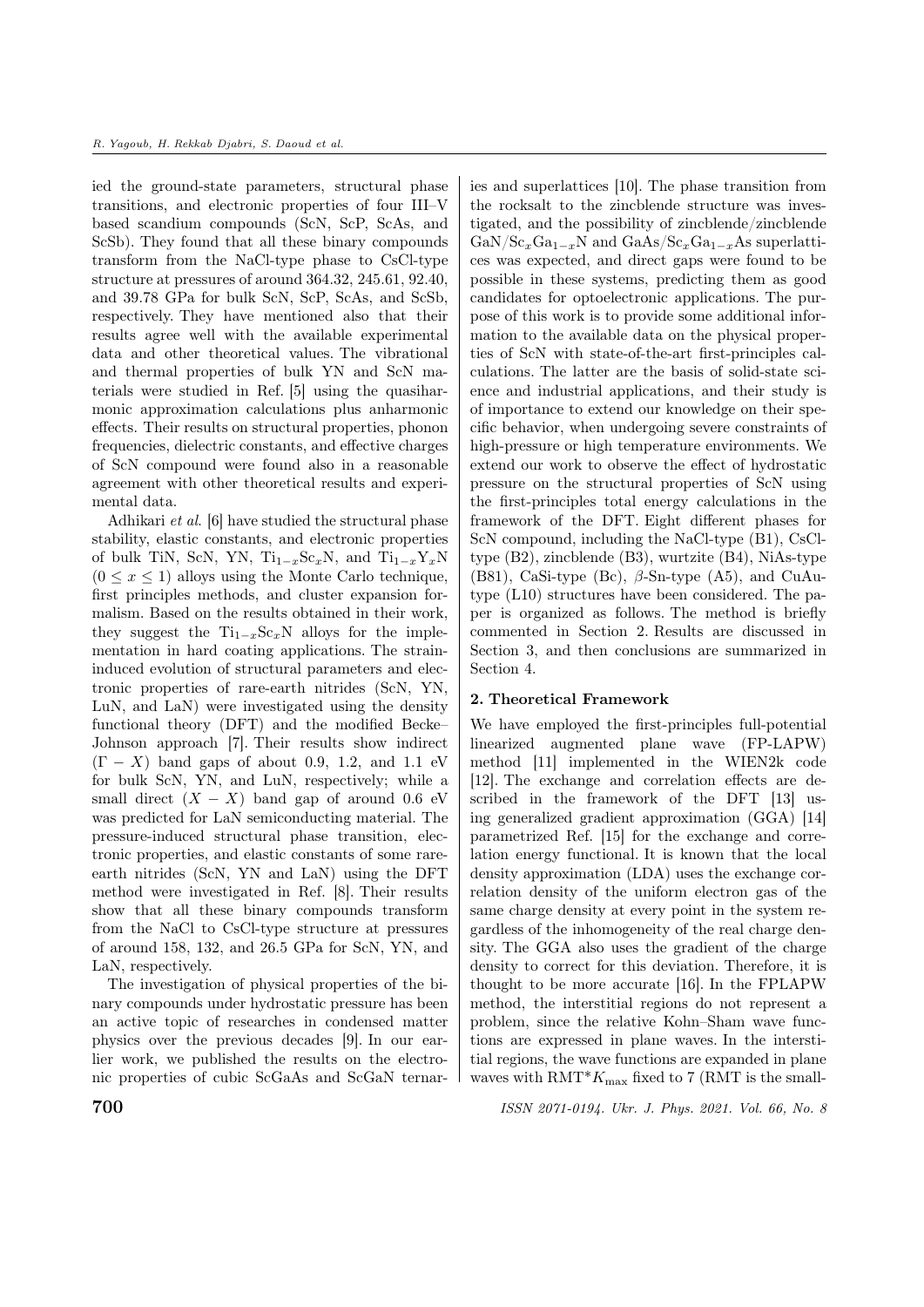| <b>Structures</b> | NaCl(B) | CsCl(B2) | ZB(B3) | WZ(B4) | NiAs(B81) | CaSi(Bc) | AuCu $(L10)$ | $\beta$ -Sn(A5) |
|-------------------|---------|----------|--------|--------|-----------|----------|--------------|-----------------|
| $L_{\rm max}$     | 10      | 10       | 10     | 10     | 10        | 10       | 10           | 10              |
| $RMT^*K_{\max}$   |         |          |        |        | ⇁         |          | 7            | $\overline{ }$  |
| Total NPLW        | 166     | 157      | 369    | 1447   | 572       | 1391     | 763          | 812             |
| RMT(Sc)           | 2.2460  | 2.4180   | 2.1200 | 1.7400 | 2.0000    | 2.0640   | 2.1000       | 2.0000          |
| RMT(N)            | 1.7430  | 1.8790   | 1.7300 | 1.5000 | 2.0000    | 1.6890   | 2.0000       | 1.7100          |
| $K$ -point        | 47      | 35       | 47     | 76     | 63        | 150      | 75           | 99              |

Table 1. NPLW, number of plane waves used in the interstitial regions; RMTS is in atomic units, and  $K$ -point represents the number of special  $K$ -points in the irreducible BZ involved in the calculations for ScN material

est atomic sphere radius in the unit cell, and  $K_{\text{max}}$  is the maximum modulus for the reciprocal lattice vector). To ensure the correctness of our calculations, we have taken  $L_{\text{max}} = 10$ . Notice that the RMTS of the same atomic species can vary with different phases, since the full potential is utilized, which ensures no dependence of calculations on the RMTS. The details of calculations are listed in Table 1.

#### 3. Results and Discussion

#### 3.1. Equation of state parameters

First, we have calculated the equilibrium lattice parameters within the FPLAPW methods in GGA frameworks using the habitual minimization procedure. We optimized the possible space groups to find the total energy per unit cell (E) and their volume  $(V)$  at a given pressure  $(P)$ . The different obtained values of the total energies are presented as functions of the unit cell volume. The structural parameters, bulk modulus, and its first derivative were obtained by fitting the numerical data to Murnaghan's equation of states (EOS) [17]:

$$
E(V) = E(V_0) + \frac{B_0 V}{B_0} \left[ \frac{(V_0 / V)^{B'_0}}{B'_0 - 1} + 1 \right] - \frac{B_0 V_0}{B'_0 - 1}.
$$
 (1)

Here,  $E(V_0)$  is the DFT ground-state energy (corresponding to the equilibrium volume  $V_0$ , V is the  $\partial B/\partial P$ , at  $P=0$ ).

There are several models proposed to relate the pressure and the volume during the construction and the analysis of  $P - V$  data under compression. In our present work, the changes of the volumes were obtained in terms of the pressure according to the fol-

 $\frac{1}{10}$  ISSN 2071-0194. Ukr. J. Phys. 2021. Vol. 66, No. 8  $701$ 

lowing equation [18]

$$
P(V) = \frac{B_0}{B'}((V_0/V)^{B'_0} - 1).
$$
 (2)

Figure 1 presents the variation of the total energy as a function of the unit cell volume in different configurations of ScN. The lowest energy minimum corresponding to the NaCl-type phase was observed for ScN compound, while the total energies of other configurations (B2, B3, B4, B81, Bc, A5, and L10) are higher.

So, we have confirmed that the rock salt is the ground state configuration for ScN, while the Bc, A5, L10, and B2 structures can be formed under pressure. Our results of the equilibrium lattice constants  $(a, c/a, \text{and } b/a)$ , internal parameters  $(u, v)$ , modulus of rigidity, and the pressure derivative of the modulus of rigidity of ScN material in different configurations are summarized along other data from the literature in Table 2. We can observe that our values of different structural parameters in general agree well with the results obtained from other calculations



Fig. 1. Total energy versus volume for different configurations of ScN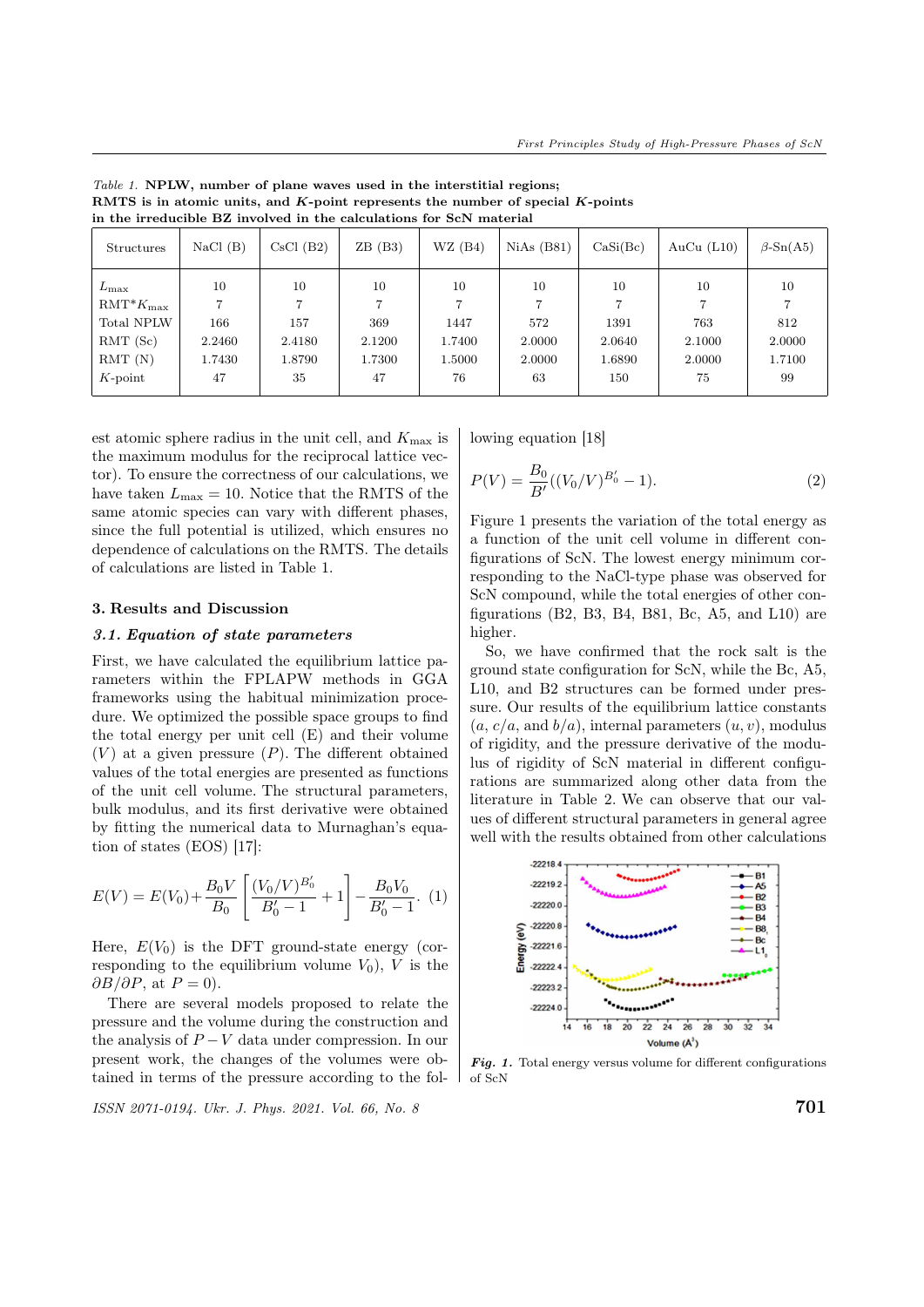#### R. Yagoub, H. Rekkab Djabri, S. Daoud et al.

| Parameter        |                          | B1                                                                                                  | B <sub>2</sub>                                                                | B <sub>3</sub>                                                                    | B <sub>4</sub>                                                                | B8 <sub>1</sub>                                | Bc                            | $L1_0$                                    | A <sub>5</sub>  |
|------------------|--------------------------|-----------------------------------------------------------------------------------------------------|-------------------------------------------------------------------------------|-----------------------------------------------------------------------------------|-------------------------------------------------------------------------------|------------------------------------------------|-------------------------------|-------------------------------------------|-----------------|
| $a_0$ (Å)        | This work<br>Other works | 4.5197<br>4.437 a<br>4.435 <sup>b</sup><br>$4.651\,^c$<br>4.54 <sup>d</sup><br>$4.501\,^e$          | 2.787<br>2.749a<br>2.961 <sup>b</sup><br>2.926 c<br>2.81 <sup>d</sup>         | 4.989<br>4.761 <sup>a</sup><br>4.939 $^c$<br>4.88 d<br>4.9383 $f$                 | 3.57<br>3.38 <sup>a</sup><br>3.45c<br>3.49 <sup>d</sup><br>3.50 <sup>f</sup>  | 3.03<br>3.13 <sup>a</sup><br>3.1 <sup>d</sup>  | 3.25<br>3.096 <sup>a</sup>    | 3.52<br>$3.734$ <sup>a</sup><br>3.79 $f$  | 3.86<br>4.157 f |
| $B_0$ (GPa)      | This work<br>Other works | 201.12<br>207.09 <sup>a</sup><br>220 <sup>b</sup><br>210.36 c<br>201 <sup>d</sup><br>$182 \pm 40^e$ | 183.67<br>$188.99^{\,a}$<br>180 <sup>b</sup><br>159.76 c<br>170 <sup>d</sup>  | 143.25<br>142.23 <sup>a</sup><br>$145.2^{\,c}$<br>153 <sup>d</sup><br>$171.23\,f$ | 122.46<br>148.84 <sup>a</sup><br>132.91 $^c$<br>$156\,d$<br>136.37 f          | 189.10<br>$188.41^{\,a}$<br>171 <sup>d</sup>   | 153.67<br>$186.35^{\,a}$      | 140.13<br>198.56 <sup>a</sup><br>181.97 f | 158.24<br>178f  |
| $B'_0$           | This work<br>Other works | 4.24<br>$3.60\,^a$<br>3.45 <sup>b</sup><br>3.123c<br>3.31 <sup>d</sup>                              | 5.24<br>3.74 <sup>a</sup><br>4.15 <sup>b</sup><br>3.034c<br>3.47 <sup>d</sup> | 4.37<br>3.63 <sup>a</sup><br>$3.433\,^c$<br>3.34 <sup>d</sup><br>3.696 $f$        | 4.57<br>$3.54$ $\,$ $^a$<br>$3.293\,^c$<br>2.16 <sup>d</sup><br>3.71 f        | 3.94<br>3.68 <sup>a</sup><br>4.28 <sup>d</sup> | 4.20<br>3.74 <sup>a</sup>     | 4.54<br>3.93 <sup>a</sup><br>4.34 f       | 3.74<br>3.52 f  |
| c/a              | This work<br>Other works |                                                                                                     |                                                                               |                                                                                   | 1.576<br>1.60 <sup>a</sup><br>1.552 c<br>1.6 <sup>d</sup><br>1.5 <sup>f</sup> | 1.787<br>1.70 <sup>a</sup><br>1.8 <sup>d</sup> | 2.568<br>2.79 <sup>a</sup>    | 0.883<br>0.79 <sup>a</sup><br>0.795 f     | 0.869<br>0.64 f |
| b/a              | This work<br>Other works |                                                                                                     |                                                                               |                                                                                   |                                                                               |                                                | 1.123<br>$1.025$ <sup>a</sup> |                                           |                 |
| $\boldsymbol{u}$ | This work<br>Other works |                                                                                                     |                                                                               |                                                                                   | 0.322<br>$0.388\,a$<br>0.38 <sup>d</sup><br>1.6 <sup>d</sup><br>0.305 f       |                                                | 0.370<br>0.37 <sup>a</sup>    | 0.795 f                                   |                 |
| $\boldsymbol{v}$ | This work<br>Other works |                                                                                                     |                                                                               |                                                                                   |                                                                               |                                                | 0.14<br>0.14 <sup>a</sup>     |                                           |                 |

Table 2. Structural parameters (equilibrium lattice constants  $a, c/a,$ and  $b/a$ , and the internal parameters  $u, v$ ), bulk modulus  $B_0$  and the pressure derivatives of the bulk modulus  $B'_0$  of eight configurations for ScN with other theoretical data from the literature

<sup>a</sup>Ref. [1], <sup>b</sup>Ref. [8], <sup>c</sup>Ref. [20], <sup>d</sup>Ref. [21], <sup>e</sup>Ref. [22], <sup>f</sup>Ref. [19].

[19] and experimental investigations [22]. For example, our obtained value  $(4.5197 \text{ Å})$  of the lattice constant  $a_0$  for the cubic NaCl-type phase overestimates the experimental data  $(4.501 \text{ Å})$  reported in Ref. [22] by less than 0.40%, while our value  $(2.7879 \text{ Å})$  of  $a_0$ for the cubic CsCl-type structure underestimates the theoretical value  $(2.81 \text{ Å})$  reported in Ref. [21] by around 0.79%.

The bulk modulus (module of rigidity) describes the elastic properties of a solid, when all surfaces are under pressure (hydrostatic compression) [23]. It is an essential elastic parameter connected to the bonding strength of a solid, and it is used as a fundamental quantity for the calculation of material's hardness [24]. Moreover, the material with the highest bulk modulus has the lowest compressibility [25].

 $158N\ 2071-0194$ . Ukr. J. Phys. 2021. Vol. 66, No. 8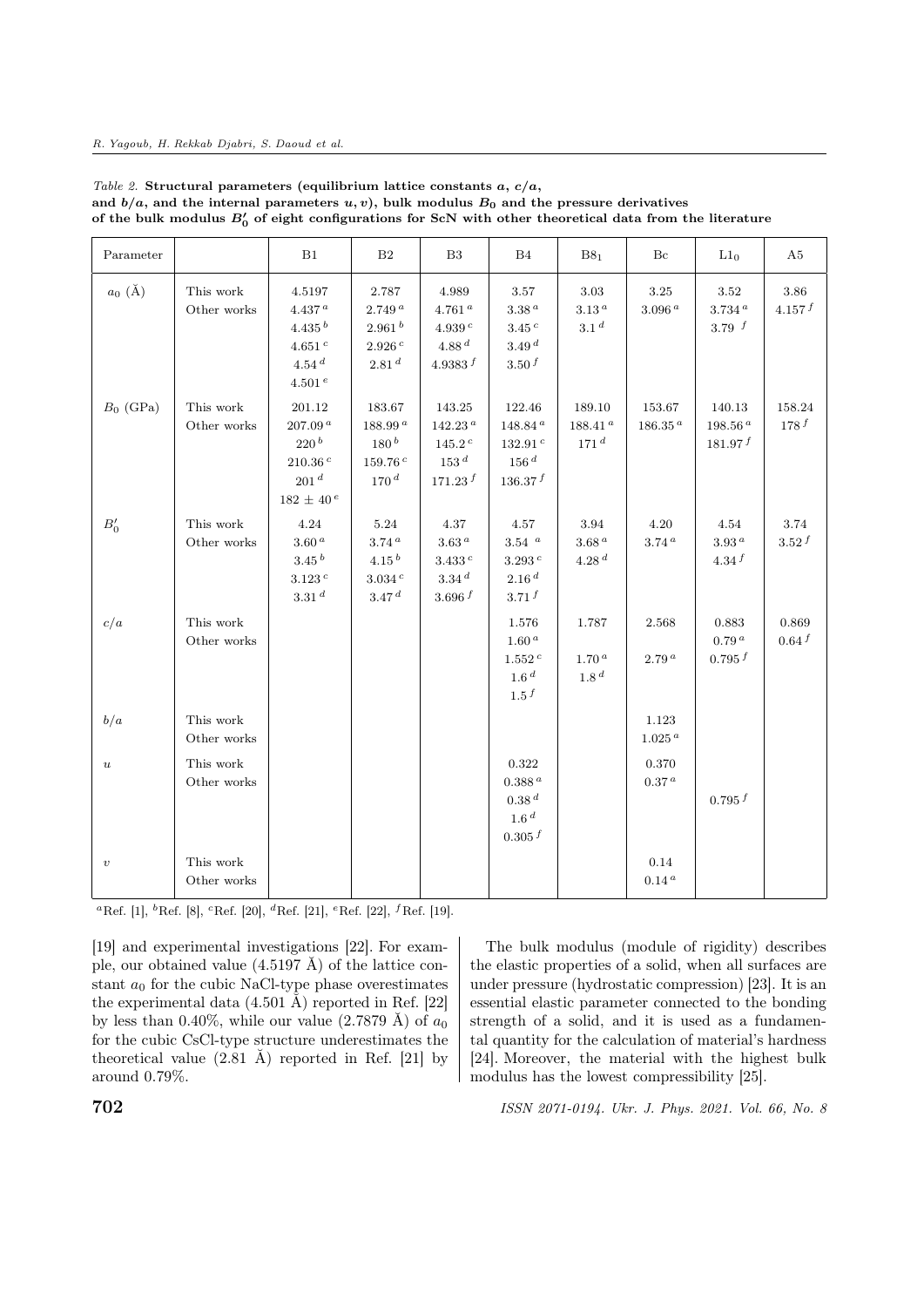Our obtained values of the modulus of rigidity  $B_0$  and its pressure derivative  $B'_0$  of different structures are also in general in agreement with other data reported previously in the literature [20]. For the B1 phase, the deviation between our obtained value (201.12 GPa) of  $B_0$  and the theoretical value  $(201 \text{ GPa})$  reported in Ref. [21] is less than  $0.06\%$ , while, for the B81 structure, our obtained value  $(3.94)$  of  $B'_{0}$  is localized between the two theoretical values 3.68 and 4.28 reported in Ref. [1] and in Ref. [21], respectively. For several materials of group-III–V, group-II–VI, and some other elements of group-IV, Adachi [26] showed the correlation between the elastic moduli and the melting temperature. For some binary semiconducting compounds of group-III–V, the correlation between the standard entropies  $S^0$  (298 K) and the melting points was observed [27].

For several materials with cubic structure, the melting point  $T_m$  correlates with the bulk modulus by the following linear expression [28]

$$
T_m = 604 + 9.3B,\t\t(3)
$$

where the bulk modulus  $B$  is expressed in GPa, while the melting point  $T_m$  is expressed in K. Replacing our value  $(B_0 = 201.12 \text{ GPa})$  of the bulk modulus B in Eq. (3), the melting point  $T_m$  of the scandium nitride (B1-ScN) semiconducting material was found at around 2477.42 K which is slightly lower than the theoretical one Ref. [29] obtained from the elastic constant  $C_{11}$ , but in very good agreement with the experimental ones 2550 and  $2600 \pm 50$  K reported in Ref. [30] and in Ref. [31], respectively. The deviation between our value (2477.42 K) of  $T_m$  for the B1 phase and the experimental data (2550 K) reported in Ref. [30] is only around 2.85%.

# 3.2. Structural properties under high pressure

The investigation of dielectrics, metallic materials, as well as semiconductors under high pressure has continued for several decades using powerful experimental techniques and more reliable computational approaches [32]. At elevated pressures, the crystal deforms and usually undergoes a structural phase transition. The latter is associated with a sudden change in the arrangement of the atoms, which are rearranged in new positions, which leads to a new structure [33]. Experimentally, the pressure of the phase

 $\frac{1}{2}$  ISSN 2071-0194. Ukr. J. Phys. 2021. Vol. 66, No. 8  $\frac{1}{2}$  703



Fig. 2. Variation of the enthalpy differences as functions of the pressure for Bc, A5, L10, and B2

transition can be determined by investigating the lattice dynamics properties of our material of interest, using Raman scattering. At the transition point, the Raman scattering reveals a phase transition as the discontinuities in phonon frequencies or the intensity of phonon peaks [34]. For determining the most stable structure at any pressure and temperature, the free energies of different phases were usually used. The free energy  $G$  of any particular phase is expressed as follows [35]:

$$
G = E + PV - TS,\t\t(4)
$$

where  $E$  is the total energy,  $P$  is the pressure, and V is the volume,  $T$  is the temperature, and  $S$  is the entropy. Since our results are obtained at  $T = 0$  K. we have compared the enthalpies  $H = E + PV$  per a formula unit of the material of interest in different phases. Our calculations show that the ground state configuration is the NaCl-type structure. Nevertheless, depending on the pressure, Bc, A5, L10, and B2 can be formed. Other structures have been considered in our calculations, but were not close to the stability in any interval of pressures of interest. In Fig. 2 for ScN, we display the enthalpy differences for Bc, A5, L10, and B2 as functions of the pressure with reference to the B1-type structure. The obtained results show that ScN undergoes a number of structural phase transitions under pressure. The new phase transition (B1 to A5) is predicted to occur at 286.82 GPa before the well-known phase transition (B1 to B2) at 325.97 GPa. It is clearly seen that our results confirm the presence of the orthorhombic (Bc) structure at a pressure of around 256.27 GPa from the most stable phase cu-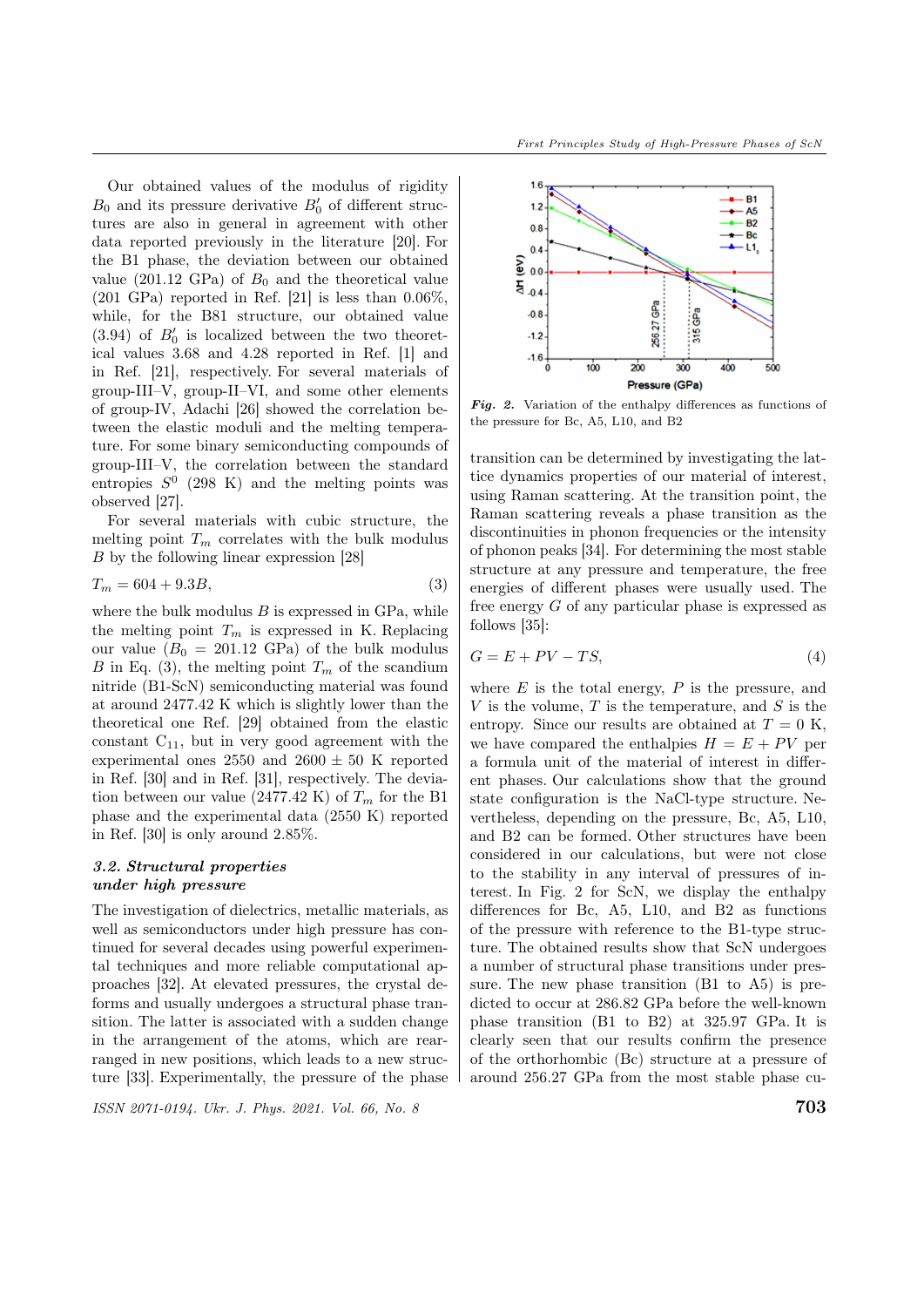| Parameter                          | Transition               |                              |                     |                                          |                                                                                                        |  |  |  |
|------------------------------------|--------------------------|------------------------------|---------------------|------------------------------------------|--------------------------------------------------------------------------------------------------------|--|--|--|
|                                    |                          | $B1 \rightarrow bc$          | $B1 \rightarrow A5$ | $B1 \rightarrow L1 + 0$                  | $B1 \rightarrow B2$                                                                                    |  |  |  |
| Pt(GPa)                            | This work<br>Other works | 256.27<br>$252.5^{\,a}$      | 286.82<br>301.3 $h$ | 302.08<br>$303.02^{\,a}$ , 1036 $^{\,h}$ | 325.97<br>$324^a$ , $364.32^b$ , $332.75^c$ , $341^d$ ,<br>$335^e$ , $368.46^f$ , $365.87^g$ , $412^h$ |  |  |  |
| $V_{\rm B1(Pt)}$ (Å <sup>3</sup> ) | This work<br>Other works | 14.90<br>13.678 <sup>a</sup> | 14.56               | 14.38<br>$13.117^{\,a}$                  | 14.19<br>$12.912^{\mu}$ , $13.5^{\mu}$ , $14.12^{\mu}$                                                 |  |  |  |
| $V_{X(Pt)}$ (Å <sup>3</sup> )      | This work<br>Other works | 13.57<br>13.101 <sup>a</sup> | 12.49               | 12.03<br>$12.535^{\,a}$                  | 13.887<br>$12.149^{\,a}$ , $12.8^{\,d}$ , $13.68^{\,e}$                                                |  |  |  |
| $-\Delta/V_{\rm B1(Pt)}\%$         | This work<br>Other works | 8.92<br>4.218 <sup>a</sup>   | 14.25               | 16.33<br>4.44 <sup>a</sup>               | 2.15<br>$5.9^{\,a},\,5^{\,d},\,3.9^{\,e}$                                                              |  |  |  |

Table 3. Calculated values of the phase transition pressure  $P_t$  (GPa) of ScN semiconducting compound and other theoretical literature data.  $X = (Bc, A5, L10, and B2)$ 

<sup>a</sup>Ref. [1], <sup>b</sup>Ref. [4], <sup>c</sup>Ref. [20], <sup>*d*</sup>Ref. [21], <sup>e</sup>Ref. [29], <sup>*f*</sup>Ref. [36], <sup>*g*</sup>Ref. [37], <sup>h</sup>Ref. [19].

bic B1, which is consistent with previous theoretical reports. On the other hand, we predict the phase transition from the orthorhombic phase (Bc) to the  $\beta$ -Sn-type one (A5) at 315 GPa. Our result for the transition pressure from B1 to L10 is found at around 302.08 GPa and agrees well with other calculated values in Ref. [1].

The transition pressures (Pt) from B1 phase to other structures of ScN are summarized in Table 3 along other data of the literature [36], with the volume reduction for each transition. It can observe that our value of  $P_t$  from B1 to B2 of ScN compound is in good agreement with other theoretical results [37]. Our obtained value (325.97 GPa) of  $P_t$  overes-



**Fig. 3.**  $(V_p/V_0)$  versus pressure for the  $(NaCl \rightarrow CaSi \rightarrow \beta-Sn)$ phases of ScN semiconducting compound

timates the theoretical value (324 GPa) reported in Ref. [1] by only around 0.61%. To best of our knowledge, there are no experimental or theoretical data in the literature with the consideration of a constanttemperature limit to compare our results for the B1 to A5 and BC to A5 transitions for ScN material. According to Eq. (2), the variations of the curves (the volume versus the applied pressure  $P - (V_p/V_0)$  for ScN) for the NaCl  $\rightarrow$  CaSi, then from CaSi  $\rightarrow \beta$ -Sn transitions are plotted in Fig. 3. From the previous curves, we can predict the volume collapses  $[-(V_{\text{Bc(Pt)}}-V_{\text{B1(Pt)}})/V_{\text{B1(Pt)}}] = (-\Delta V/V_{\text{B1(Pt)}})$ , and  $[-(V_{A5(Pt)} - V_{Bc(Pt)})/V_{Bc(Pt)})] = (-\Delta V/V_{Bc(Pt)})$  at the different points of the transition. It can be seen that there are about 8.92 and 5.9% volume reductions for the B1 $\rightarrow$  Bc, and Bc  $\rightarrow$  A5 phase transitions, respectively. Our result (256.27 GPa) for  $P_t$  for the transition from  $B1 \rightarrow BC$  is in excellent agreement with the value (252.5 GPa) reported in Ref. [1], it is clear that our result (8.92%) regarding the volume collapse during the transition from  $B1 \rightarrow BC$  is very higher than the theoretical value (4.218%) reported in Ref. [1].

In addition to  $B1 \rightarrow BC \rightarrow A5$  transitions, the direct  $NaCl \rightarrow \beta$ -Sn, NaCl  $\rightarrow$  L10 and NaCl  $\rightarrow$  CsCl transitions were also investigated. The variations of the curves (volume versus applied pressure  $P - (V_n/V_0)$ for ScN) for the NaCl  $\rightarrow$  CsCl transition are plotted in Fig. 4.

**704** ISSN 2071-0194. Ukr. J. Phys. 2021. Vol. 66, No. 8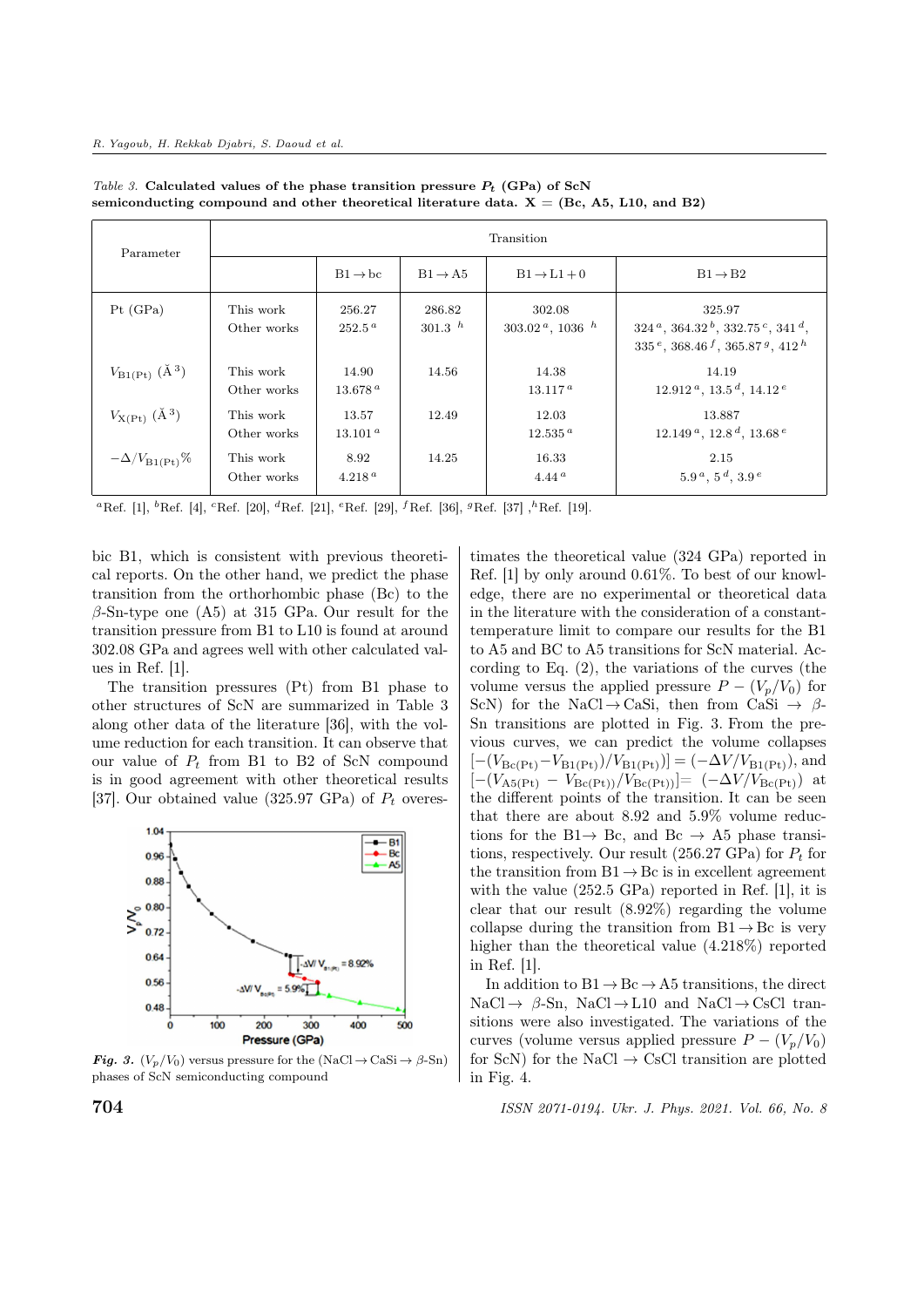During the structural transitions from,  $B1 \rightarrow A5$ ,  $B1 \rightarrow L10$  and  $B1 \rightarrow B2$ , the reductions in the volume were found at around 14.25, 16.33, and 2.15%, respectively. Our results regarding the reductions in volume from B1 phase to other structures for ScN are summarized in Table 3 together with other data from the literature.

The crystal density (called also mass density)  $q$ is one of the simplest and most important material parameters. It is related to the atomic arrangement and the corresponding electron density map [26]. The mass density  $\rho$  represents the ratio of the mass to the volume; it is usually expressed in  $\text{kg/m}^3$  (or in  $g/cm<sup>3</sup>$ ). It is given as follows [38]:

$$
\rho = \frac{MZ}{N_A V}.\tag{5}
$$

In the NaCl-type structure, the unit cell volume  $V$ was taken equal to  $a^3$  (a is the lattice constant), while the number of molecules per unit cell was taken equal to 4. Figure 5 indicates the crystal density behavior of the NaCl-type, CaSi-type, and  $\beta$ -Sn-type structures of the ScN crystal under pressure.

At the equilibrium, our obtained value  $(4.242 \text{ g/cm}^3)$  of the mass density  $\rho$  of the B1 phase underestimates the theoretical result  $(4.25 \text{ g/cm}^3)$ reported in Ref. [39] by less than 0.20%. As is well known, the mass density of wurtzite-cadmium sulfide (w-CdS) binary compound [24], copper nitride  $(Cu_3N)$  with cubic anti-ReO<sub>3</sub> structure [40], wurtzite-zinc sulfide (B4-ZnS) [41], and cubic zinc-blende boron antimonide (BSb) [42] exhibit clear increments under compression. This is also the case for the NaCl-type, CaSi-type, and  $\beta$ -Sn-type structures of the ScN crystal under pressure, as seen in Fig. 5.

#### 3.3. Electronic properties

We have calculated the electronic band structure of ScN for the new  $\beta$ -Sn-type (A5) phase using the FP-LAPW method with the GGA approach. In Fig. 6, the electronic structure calculations for the A5 phase show that the ScN compound exhibits a large direct fundamental gap between the top of the valence bands (VB) and the bottom of the conduction band (CB). Our results predict the band gap energy for bulk ScN of about  $E_q = 1.975$  eV. This value is slightly higher than the theoretical values 1.82 and 1.96 eV of the NaCl-type phase obtained in [43] and [44], respectively.

ISSN 2071-0194. Ukr. J. Phys. 2021. Vol. 66, No. 8 705



**Fig. 4.**  $(V_p/V_0)$  versus pressure for the B1  $\rightarrow$  B2 transition in ScN semiconducting compound



Fig. 5. Mass density  $\rho$  versus pressure for the NaCl (B1), CaSi (Bc), and  $\beta$ -Sn (A5) phases of ScN



Fig. 6. Band structure of ScN in the  $\beta$ -Sn-type (A5) structure using the FP-LAPW method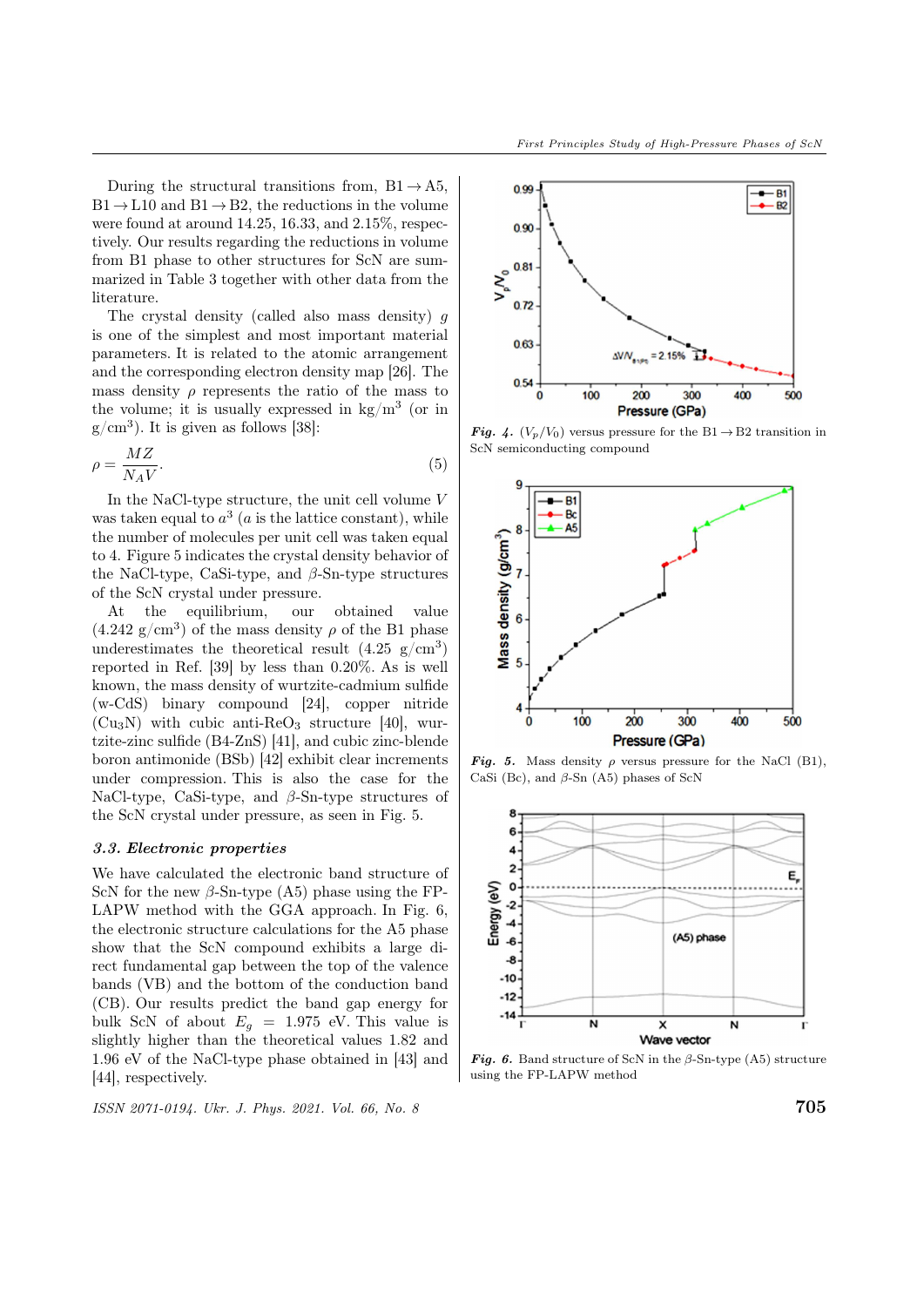# 4. Conclusion

In summary, the structural parameters of ScN semiconducting compound in the NaCl-type, CsCltype, ZnS-type, wurtzite-type, CuAu-type, NiAstype, CaSi-type, and  $\beta$ -Sn-type phases have been investigated using the FP-LAPW approach, within the GGA. The ground state parameters were predicted and compared with other available experimental and theoretical data. The main results of the present work can be summarized as follows, We confirm that the B1 phase is the ground state for ScN, with melting point predicted at around 2477.4 K. At highpressures, we predict new phase transitions from B1 to  $\beta$ -Sn-type (A5) structure at 286.82 GPa and from the CaSi-type BC phase to the  $\beta$ -Sn-type one (A5) at 315 GPa. Our results clearly indicate that there are the structural transitions from B1 to (BC, L10, and B2)-type configurations at 256.27 GPa, 302.08 GPa, and 325.97 GPa, respectively, for ScN confirming theoretical suggestions. The electronic structure calculation for A5 phase shows that the ScN exhibits a large direct band gap at X point near 1.975 eV.

- 1. 1. H. Berkok, A. Tebboune, M.N. Belkaid. Structural properties and new phase transitions of ScN using FP-LMTO method. Physica B 406, 3836 (2011).
- 2. B. Ul Haq, A. Afaq, G. Abdellatif, R. Ahmed, S. Naseem, R. Khenata. First principles study of scandium nitride and yttrium nitride alloy system: Prospective material for optoelectronics. Superlattice Microst. 85, 24 (2015).
- 3. B. Biswas, B. Saha. Development of semiconducting ScN. Phys. Rev. Materials. 3, 020301 (2019).
- 4. A. Maachou, B. Amrani, M. Driz. Structural and electronic properties of III–V scandium compounds. Physica B 388, 384 (2007).
- 5. S. Tahri, A. Qteish, I.I. Al-Qasir, N. Meskini. Vibrational and thermal properties of ScN and YN: Quasiharmonic approximation calculations and anharmonic effects. J. Phys. Condens. Matter. 24, 035401 (2012).
- 6. V. Adhikari, N.J. Szymanski, I. Khatri, D. Gall, S.V. Khare. First principles investigation into the phase stability and enhanced hardness of TiN–ScN and TiN–YN alloys. Thin Solid Films 688, 137284 (2019).
- 7. M.J. Winiarski, D. Kowalska. Structural, electronic, optical and magnetic properties of EuO and DyO compounds: Ab initio study. Mater. Res. Express 6, 095910 (2019).
- 8. A.T.A. Meenaatci, R. Rajeswarapalanichamy, K. Iyakutti. Investigation of structural stability and electronic properties of group III nitrides: A first principles study. Phase Transit. 86, 570 (2013).
- 9. H. Rekab-Djabri, R. Khatir, S. Louhibi-Fasla, I. Messaoudi, H. Achour. FPLMTO study of new phase changes

in CuX  $(X = \text{Cl}, \text{Br}, I)$  compounds under hydrostatic pressure. Comput. Condens. Matter. 10, 15 (2017).

- 10. L. Boudaoud, W. Adli, R. Mecheref, N. Sekkal, F. Tair, B. Amrani, S. Louhibi, A. Tebboune. Electronic properties of cubic ScGaAs and ScGaN ternaries and superlattices. Superlattice Microst. 47, 361 (2010).
- 11. P. Perdew, Y. Wang. Erratum: Accurate and simple analytic representation of the electron-gas correlation energy. Phys. Rev. B 45, 13244 (1992).
- 12. P. Blaha, K. Schwarz, G.K.H. Madsen, D. Kvasnicka, J. Luitz. WIEN2k: An Augmented Plane Wave Plus Local Orbitals Program for Calculating Crystal Properties. Edited by K. Schwarz (Vienna University of Technology, 2001).
- 13. P. Hohenberg, W. Kohn. In homogeneous electron gas. Phys. Rev. B 136, 864 (1964).
- 14. W. Kohn, L.J. Sham. Self-consistent equations including exchange and correlation effect. Phys. Rev. A 140, 1133 (1965).
- 15. J.P. Perdew, Y. Wang. Accurate and simple analytic representation of the electron-gas correlation energy. Phys. Rev. B 45, 13244 (1992).
- 16. L.A. Palomino-Rojas, M. Lуpez-Fuentes, G.H. Cocoletzi, G. Murrieta, Romeo de Coss, N. Takeuchi. Density functional study of the structural properties of silver halides: LDA vs GGA calculations. Solid State Sci. 10, 1228 (2008).
- 17. F.D. Murnaghan. The compressibility of media under extreme pressures. Proc. Natl. Acad. Sci. USA30, 5390  $(1944)$
- 18. A.R. Oganov, J.P. Brodholt, G.D. Price. Ab Initio Theory of Phase Transitions and Thermoelasticity of Minerals. Edited by C.M. Gramaccioli ( $E'$ otv<sup>5</sup>os University Press, Budapest, 2002).
- 19. R. Yagoub, A. Hadjfatah, S. Louhibi-Fasla, S. Daoud, S. Bahlouli, A. Haichour, C. Zegadi. J. Nano-Electron. Phys. 12 (5), 05009 (2020).
- 20. A. Tebboune, D. Rached, A. Benzair, N. Sekkal, A.H. Belbachir. Structural and electronic properties of ScSb, ScAs, ScP and ScN. Phys. Status Solidi B 243, 2788 (2006).
- 21. N. Takeuchi. First-principles calculations of the groundstate properties and stability of ScN. Phys. Rev. B 65, 045204 (2002).
- 22. D. Gall, I. Petrov, N. Hellgren, L. Hulman, J-E. Sundgren, J.E. Greene. Growth of poly- and single-crystal ScN on MgO(001): Role of low-energy  $N2+$  irradiation in determining texture, microstructure evolution, and mechanical properties. J. Appl. Phys. 84, 6034 (1998).
- 23. S. Daoud, N. Bioud, N. Lebga, L. Belagraa, R. Mezouar. Pressure effect on structural, elastic and electronic properties of (B3) BSb compoundIndian. J. Phys. 87, 355  $(2013)$
- 24. M. Güler, E. Güler. Elastic, mechanical and phonon behavior of wurtzite cadmium sulfide under Pressure. Crystals. 7, 164 (2017).
- 25. M. Benchehima, H. Abid, K. Benchikh. First-principles calculations of the structural and optoelectronic properties of

**706 ISSN 2071-0194. Ukr. J. Phys. 2021. Vol. 66, No. 8**